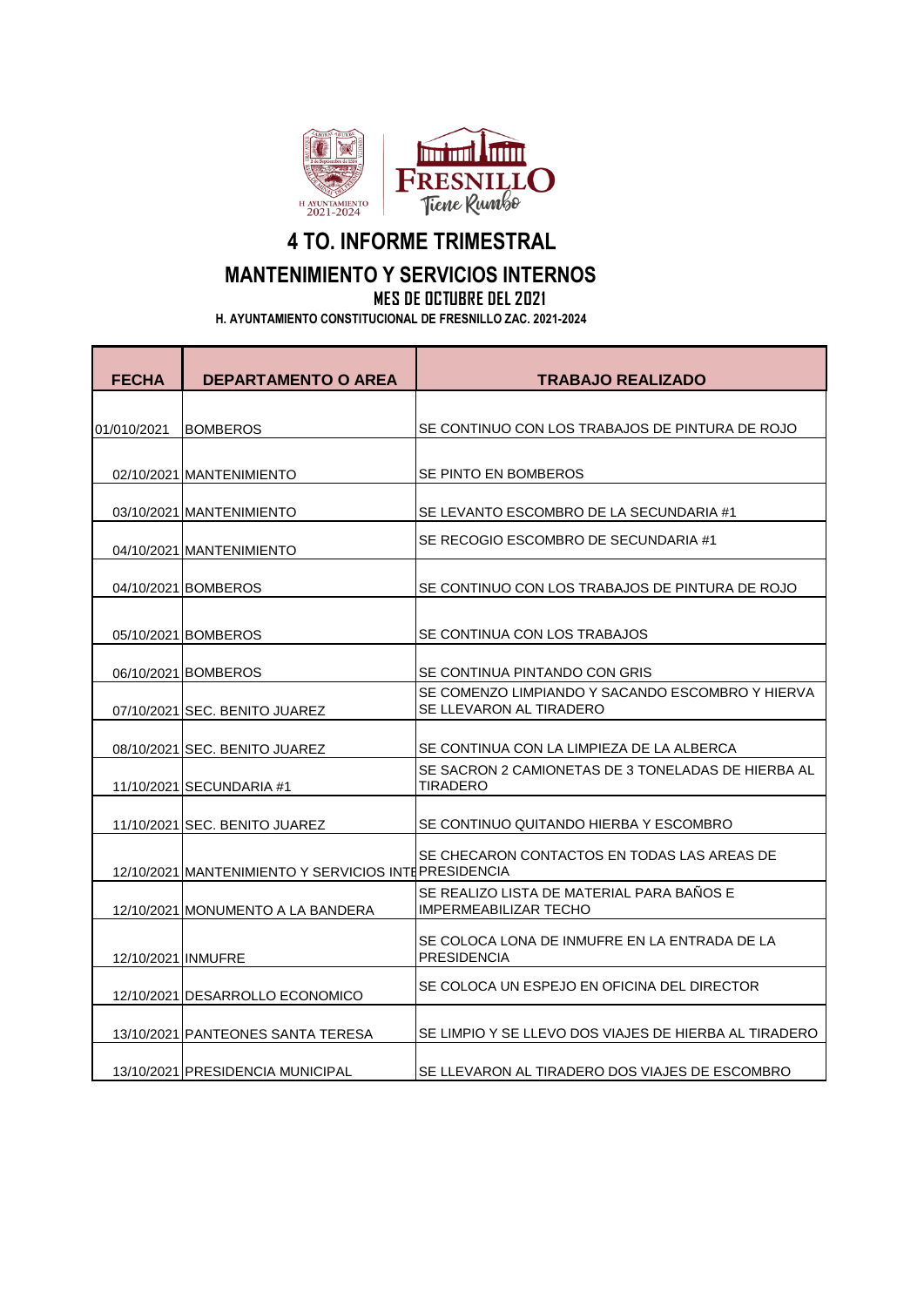|                     | 14/10/2021 PANTEON SANTA TERESA     | SE LLEVARON 2 VIAJES DE HIERBA AL TIRADERO                                                                                                    |
|---------------------|-------------------------------------|-----------------------------------------------------------------------------------------------------------------------------------------------|
|                     | 15/10/2021 PANTION SANTA TERESA     | SE LLEVARON 3 VIAJES DE MALESA DEL PANTEON AL<br>TIRADERO                                                                                     |
| 15/10/2021 CATASTRO |                                     | SE APOLLO AL DEPARTAMENTO DE CATASTRO PARA<br>TRASLADAR MOVILIARIO Y DOCUMENTOS DEL EXTEMPLO A<br>LAS NUEVAS OFICINAS EN LA PRESIDENCIA NUEVA |
|                     | 17/10/2021 GESTION SOCIAL           | SE COLOCA CORTINA Y SE ARREGLA CAJONES DE<br>ARCHIVEROS                                                                                       |
| 18/10/2021 CATASTRO |                                     | SE APOYO AL DEPTO. PARA TRASLADAR MOVILIARIO Y<br>DOCUMENTOS DE CASA DEL CAMPESINO EL SABADO Y<br><b>LUNES</b>                                |
|                     | 18/10/2021 RECURSOS MATERIALES      | SE COMENZO A ISNTALR CONTACTOS PARA<br>COMPUTADORAS EN INSTALAR UNA REPISA DE MATERIAL<br>TABLA ROCA                                          |
|                     | 18/10/2021 PANTEON SANTA TERESA     | SE LIMPIO DE LLEVAR EL ESCOMBRO UNA PARTE DEL<br>PANTEON Y SE LLEVO AL TIRADERO                                                               |
|                     |                                     | SE COMENZO A DESTAPAR MIJITORIO SE PIDIO MATERIAL                                                                                             |
|                     | 18/10/2021 GIMNASIO MUNICIPAL       | PARA TERMINAR EL TRABAJO                                                                                                                      |
|                     | 19/10/2021 PANTEON SANTA TERESA     | SE APOYO PARA RETIRAR ESCOMBRO Y HIERBA Y TIRARLOS<br>EN EL RELLENO SANITARIO                                                                 |
|                     | 19/10/2021 MANTENIMIENTO            | SE REALIZO UNA REPISA EN RECURSOS MATERIALES                                                                                                  |
|                     | 20/10/2021 PANTEON SANTA TERESA     | SE APOYO AL PERSONAL DEL PANTEON PARA SACAR<br>ESCOMBRO Y LLEVAR HIERBA AL TIRADERO                                                           |
|                     |                                     | SE APOYO A CATASTRO PARA LLEVAR CAJAS CON                                                                                                     |
| 20/10/2021 CATASTRO |                                     | DOCUMENTOS A PRESIDENCIA NUEVA                                                                                                                |
|                     | 20/10/2021 RECURSOS MATERIALES      | SE TERMINA DE INSTALR CONTACTOS EN NUEVA OFICINA                                                                                              |
|                     |                                     | SE APOYO A LA DELEGADA DE LA COMUNIDAD PARA LIMPIAR                                                                                           |
|                     | 20/10/2021 PANTEON DE COM. PLENITUD | DE HIERBA Y LLEVAR AL TIRADERO                                                                                                                |
|                     | 21/10/2021 GIMNASIO MUNICIPAL       | SE TERMINO DE DESTAPAR MIJITORIOS DE BAÑOS<br>SE CARGO CANTERA Y FUENTE Y SE LLEVO A LA BODEGA DE                                             |
| 21/10/2021 AGORA    |                                     | COL. ARBOLEDAS                                                                                                                                |
|                     | 22/10/2021 PANTEON SANTA TERESA     | SE CARGO HIERBA Y ESCOMBRO Y SE LLEVO AL TIRADRO                                                                                              |
|                     | 22/10/2021 DIR. DE SERVICIOS        | SE CARGARON 470 ADOQUINES PARA LLEVARLOS AL<br>CAMELLON FRENTE A CRUZ ROJA PASEO DEL MINERAL                                                  |
|                     | 22/10/2021 CENTRO DE CONVENCIONES   | SE APOYO EN SACAR MUEBLES DEL SALON CHICO Y SE<br>LLEVARON AL PALENQUE DE LAS INSTALACIONES DE LA<br><b>FERIA</b>                             |
|                     | 23/10/2021 DIR. DE SERVICIOS        | SE PINTO ADOQUIN Y GUARNICIONES EN EL CAMELLON<br>FRENTE A LA CRUZ ROJA Y BOULEVAR PASEO DEL MINERAL                                          |
|                     | 24/10/2021 RASTRO MUNICIPAL         | SE PINTO CAJERO Y SE CONTINUA                                                                                                                 |
|                     | 25/10/2021 DIR. DE SERVICIOS        | SE LLEVARON 300 ADOQUINES DEL TALLER DEL MUNICIPIO<br>AL CAMELLON FRENTE A LA CRUZ ROJA                                                       |
|                     | 25/10/2021 DIR. DE SERVICIOS        | SE ACARREARON 2 VIAJES DE ADOQUIN DEL TALLER PARA<br>LA CARRETERA FRENTE A LA CRUZ ROJA                                                       |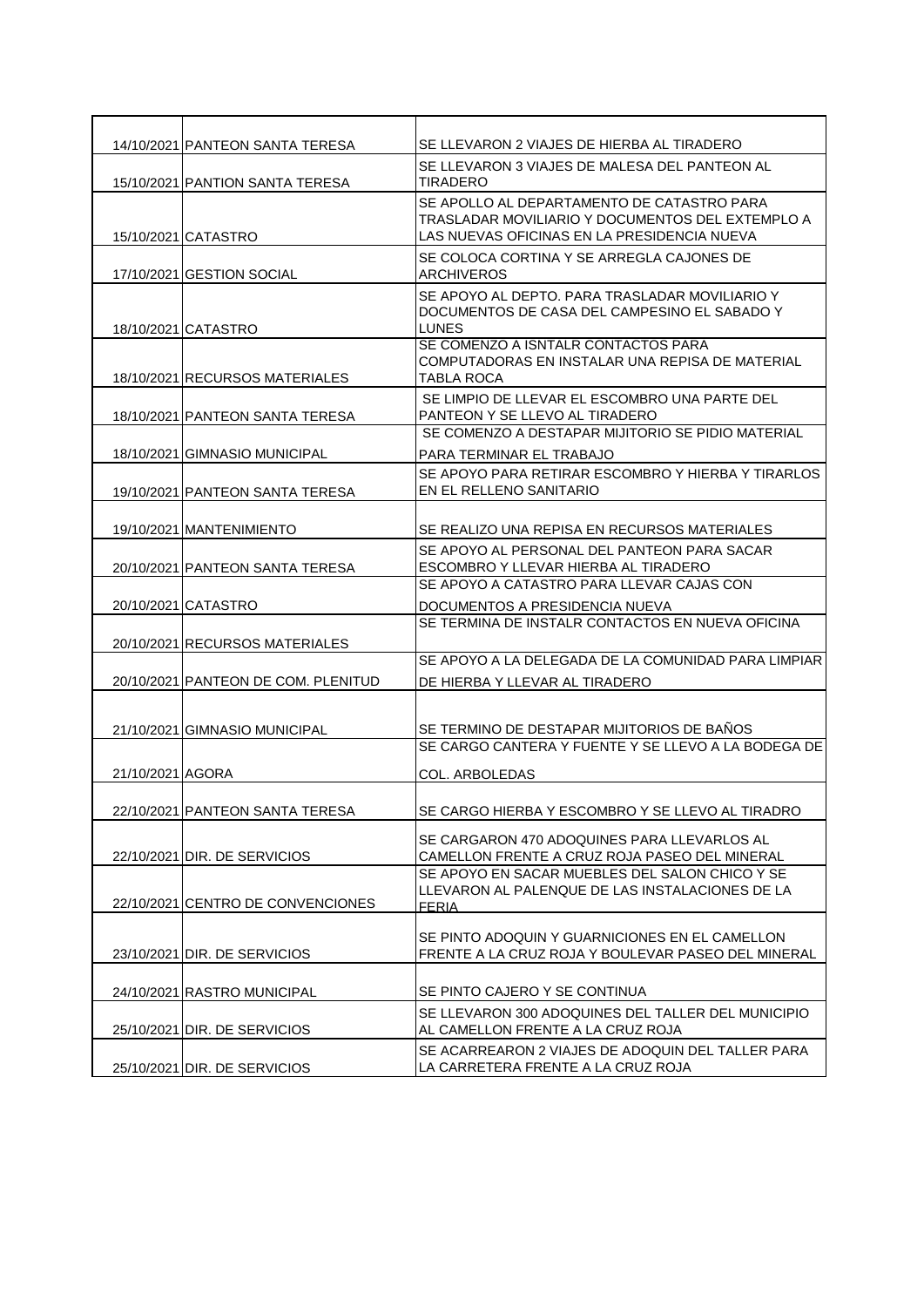|                  | 25/10/2021 RASTRO MUNICIPAL  | SE TAPARON ORIFICIOS EN OFICINA DE CORRALES                                                                      |
|------------------|------------------------------|------------------------------------------------------------------------------------------------------------------|
|                  | 25/10/2021 DIR. DE SERVICIOS | SE COMENZO LA LIMPIEZA Y SE PINTO EL CAMELLON DE LA<br>CRUZ ROJA A LA CENTRAL CAMIONERA                          |
|                  | 25/10/2021 DIR. DE SERVICIOS | SE APOYO AL PERSONAL DEL PANTEON SANTA TERESA<br>PARA SACAR ESCOMBRO Y HIERBA Y TIRARON EN EL<br><b>TIRADERO</b> |
| 26/10/2021 AGORA |                              | SE CARGARON VIGETAS DE MADERA Y SE LLEVARON A LA<br>BODEGA DE LA FCO. VILLA                                      |
|                  | 27/10/2021 DIR. DE SERVICIOS | SE LLEVARON 3 VIAJES DE ADOQUIN DEL TALLER DEL<br>MUNICIPIO AL CAMELLON DE LA CRUZ ROJA                          |
|                  | 27/10/2021 DIR. DE SERVICIOS | SE LIMPIO CAMELLON DE ENFRENTE DE LA CENTRAL<br>CAMIONERA Y SE TIRO ESCOMBRO POR EL GIMNASIO                     |
|                  | 28/10/2021 DIR. DE SERVICIOS | SE CONTINUA CON LA LIMPIEZA Y EL PINTAR DEL CAMELLON<br>SALIDA A ZACATECAS                                       |
|                  | 28/10/2021 DIR. DE SERVICIOS | SE INICIO CON LOS ADORNOS DEL DIA DE MUERTOS EN EL<br>PEATONAL, SE INSTALARON SERIES Y PAPEL PICADO              |
|                  | 29/10/2021 DIR. DE SERVICIOS | SE CONTINUA EN LA INSTALACION DE ADORNOS, SERIES                                                                 |
|                  | 30/10/2021 DIR. DE SERVICIOS | SE TERMINARON LOS TRABAJOS EN EL PEATONAL DEL DIA<br>DE MUERTOS                                                  |
|                  |                              |                                                                                                                  |
|                  |                              |                                                                                                                  |
|                  |                              |                                                                                                                  |
|                  |                              |                                                                                                                  |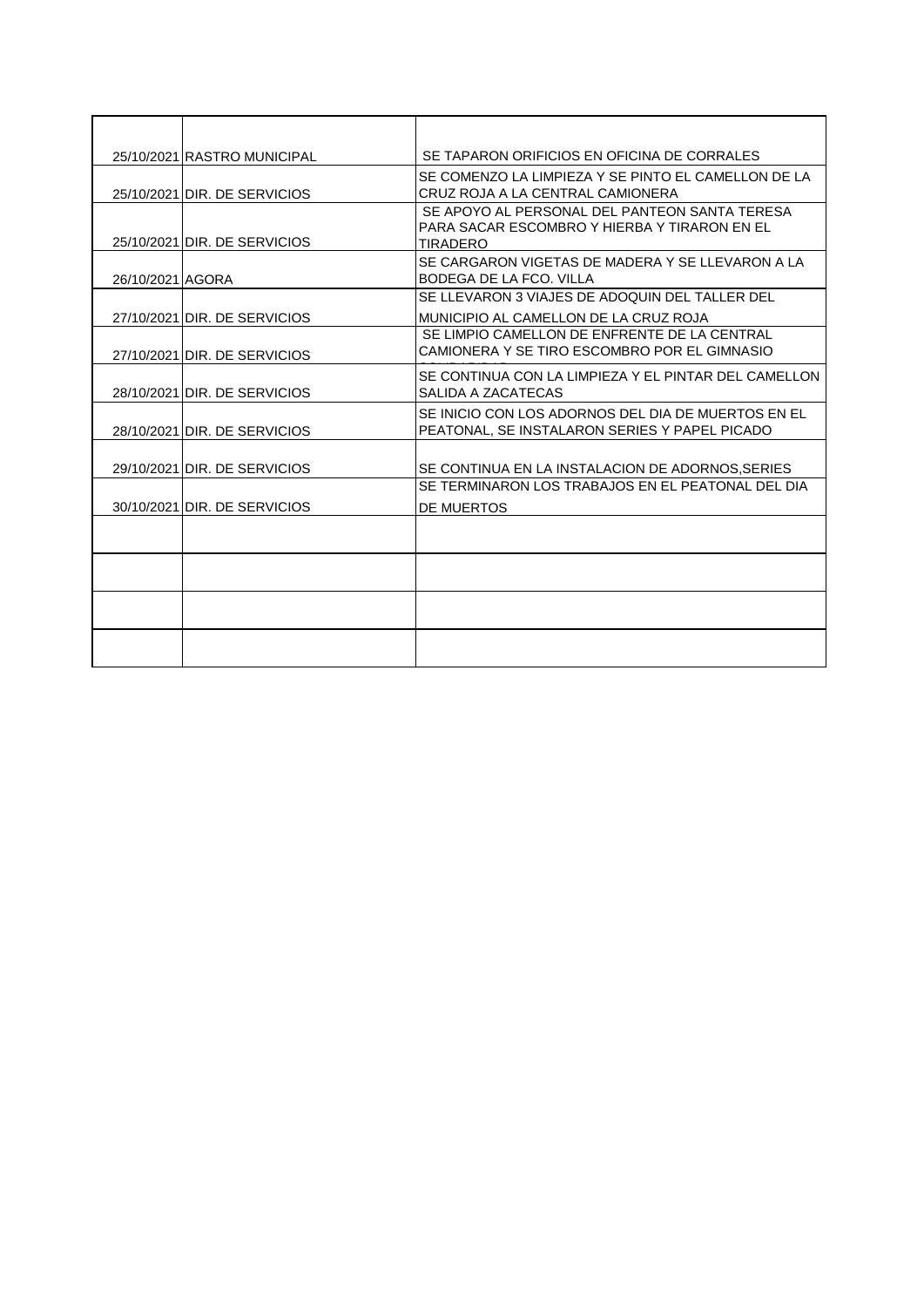

**4 TO. INFORME TRIMESTRAL**

## **MANTENIMIENTO Y SERVICIOS INTERNOS**

**MES DE NOVIEMBRE DEL 2021**

 **H. AYUNTAMIENTO CONSTITUCIONAL DE FRESNILLO ZAC. 2021-2024**

| <b>FECHA</b> | <b>DEPARTAMENTO O AREA</b>            | <b>TRABAJO REALIZADO</b>                                                                           |
|--------------|---------------------------------------|----------------------------------------------------------------------------------------------------|
|              |                                       | SE LIMPIO CAMELLON DEL PASEO DEL MINERAL QUITANDO                                                  |
|              | 03/11/2021 MANTENIMIENTO              | <b>TIERRA</b>                                                                                      |
|              |                                       |                                                                                                    |
|              | 05/11/2021 MANTENIMIENTO              | SE TERMINI DE ABILITAR ESCALERA                                                                    |
|              | 06/11/2021 DIR. DE SERVICIOS PUBLICOS | SE PINTO EL CAMELLON LATERAL DEL PASEO DEL MINERO<br>SALIDA A ZAC.                                 |
|              |                                       | SE TRASLADO MATERIAL PARA ESTRUCTURA QUE SE                                                        |
|              | 08/11/2021 DIR. DE SERVICIOS PUBLICOS | COLOCARON EN EL PASAJE PEATONAL PARA ADORNOS<br><b>NAVIDENOS</b>                                   |
|              |                                       | SE APOYO AL DEPARTAMENTO PARA TRASLADAR                                                            |
|              |                                       | ESTANTERIA D ELA PRESIDENCIA ANTIGUA A LA<br>PRESIDENCIA NUEVA                                     |
|              | 08/11/2021 CATASTRO                   | SE SACO ESCOMBRO DE LA PARTE DE LA OFICINA                                                         |
|              |                                       | QUEMADA, SE CORTO ESTRUCTURA Y SE LLEVO A                                                          |
|              | 08/11/2021 PRESIDENCIA ANTIGUA        | RESGUARDAR A LA BODEGA DE ARBOLEDAS                                                                |
|              | 08/11/2021 PRESIDENCIA ANTIGUA        | SE SACO ESCOMBRO Y LLEVAR AL TIRADERO, SE SACO FIER                                                |
|              |                                       | SE COMENZARON LOS TRABAJOS PARA PONER PUNTALES.                                                    |
|              |                                       | BIGUETAS, PARA ESTO SE ROMPIO PARTE D ELA LOSA                                                     |
|              | 09/11/2021 DIR. DE SERVICIOS PUBLICOS | DONDE ESTABA DESARROLLO SOCIAL                                                                     |
|              | 09/11/2021 PRESIDENCIA ANTIGUA        | SACAR ESCOMBRO Y LLEVAR AL TIRADERO                                                                |
|              | 09/11/2021 MANTENIMIENTO              | SE SIGUE ABILITANDO PARA ADORNOS NAVIDEÑOS                                                         |
|              | 10/11/2021 PRESIDENCIA ANTIGUA        | SE CONTINUA DEMOLIENDO OFICINAS Y APUNTANDO                                                        |
|              | 10/11/2021 RECURSOS HUMANOS           | SE SIUBIERON 2 ANAQUELES Y SE AMAZISARON                                                           |
|              | 12/11/2021 PRESIDENCIA ANTIGUA        | SE TUMBO LOZA DONDE ERA DESARROLLO SOCIAL                                                          |
|              |                                       | SE LIMPIARON Y LAVARON LAS TAZAS DE LOS BAÑOS QUE                                                  |
|              |                                       | ESTAN UBICADAS EN EL DOMO Y SE INSTALARON 4 TAZAS<br>NUEVAS CON HERRAJES, 8 LLAVES MEZCLADORAS CON |
|              | 16/11/2021 CENTRO DE CONVENCIONES     | <b>MANGUERAS</b>                                                                                   |
|              |                                       | SE CONTINUO CON LA INSTALACION DE SERIE EN EL                                                      |
|              | 22/11/2021 DIR. DE SERVICIOS PUBLICOS | <b>PASEO PEATONAL</b>                                                                              |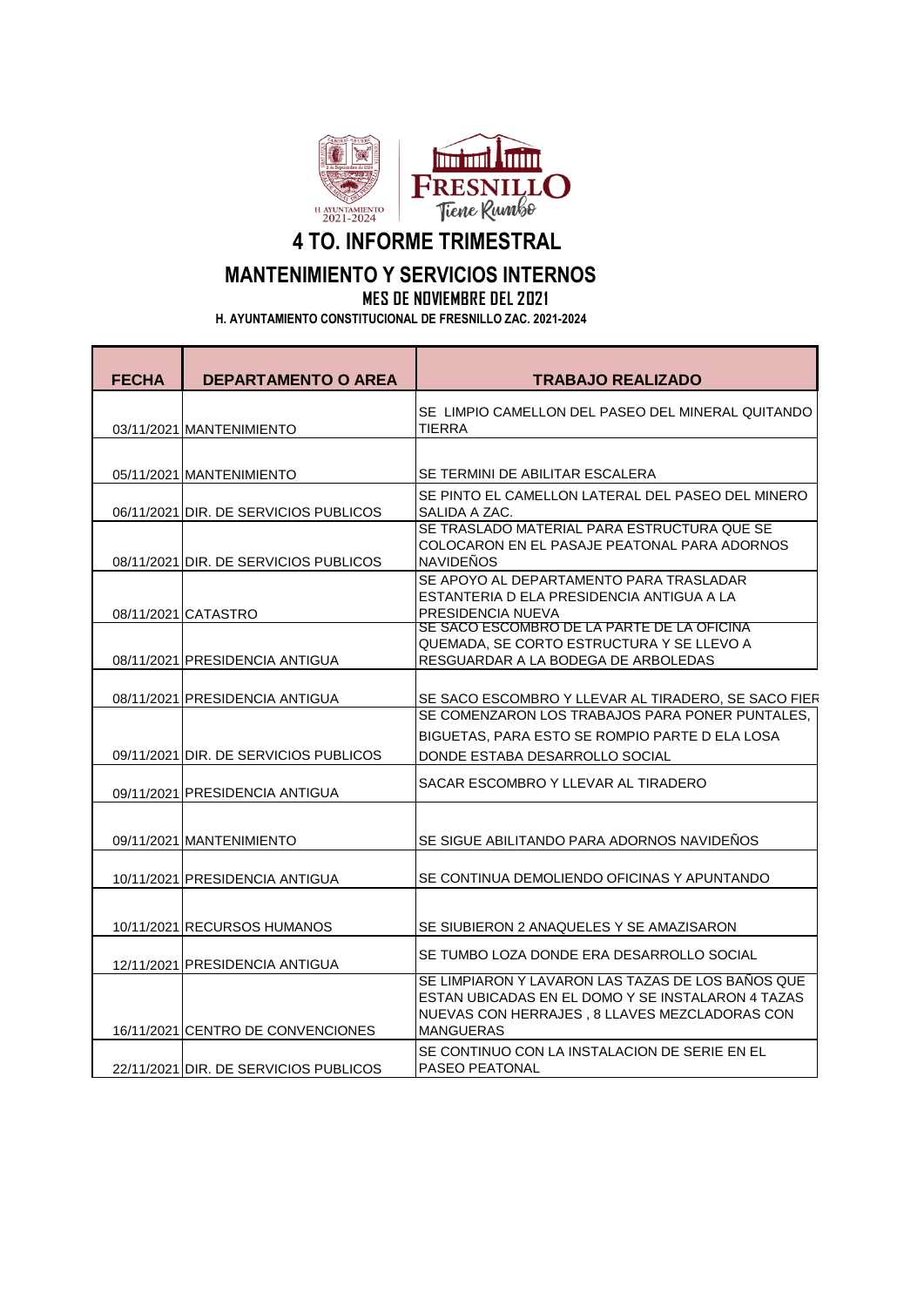| 22/11/2021 PASAJE PEATONAL            | COLOCAR SERIES DE LUCES EN EL TUNEL NAVIDEÑO                                            |
|---------------------------------------|-----------------------------------------------------------------------------------------|
| 23/11/2021 REGIDORES                  | SE INATALO PIZARRON DE CAUCHO                                                           |
|                                       |                                                                                         |
| 23/11/2021 DIR. DE SERVICIOS PUBLICOS | SE CONTINUO CON LA ISNTALACION DE SERIES                                                |
| 23/11/2021 BIBLIOTECA MUNICIPAL       | SE ATENDIO REPORTE PARA REVISAR BOMBA EN<br><b>BIBLIOTECA</b>                           |
| 23/11/2021 PASAJE PEATONAL            | COLOCAR SERIES DE LUCES EN EL TUNEL NAVIDEÑO                                            |
| 23/11/2021 SINDICATO DEL MUSICO       | SE MIDIERON VIDRIOS QUEBRADOS Y SE CAMBIARON POR<br><b>NUEVOS</b>                       |
|                                       |                                                                                         |
| 24/11/2021 PASAJE PEATONAL            | COLOCAR SERIES DE LUCES EN EL TUNEL NAVIDEÑO                                            |
| 24/11/2021 DIR. DE SERVICIOS PUBLICOS | SE COMENSO CON EL DESMANTELAMIENTO DE<br>ESTRUCTURA DE ACRO UBICADO EN PRESIDENCIA      |
|                                       | SE DESARMO PUESTO DE LAMINA UBICADO A LA ENTRADA                                        |
| 24/11/2021 DIR. DE SERVICIOS PUBLICOS | DEL AGORA<br>SE CONTINUA INSTALANDO SERIES EN EL PASEO                                  |
| 24/11/2021 DIR. DE SERVICIOS PUBLICOS | <b>PEATONAL</b>                                                                         |
|                                       | SE CORTARON Y SE INSTALARON VIDRIOS EN VENTANAS Y                                       |
| 25/11/2021 SINDICATO DEL MUSICO       | SE PEGARON CON SILICON                                                                  |
| 25/11/2021 PRESIDENCIA ANTIGUA        | DEMOLER LOSA DEL ANTES DESARROLLO SOCIAL                                                |
| 26/11/2021 MANTENIMIENTO              | SE COMENZO A TRAZAR LOS TRABAJOS DEL ARCO<br>NAVIDEÑO EN LA CALLE HIDALGO Y PARRA       |
| 26/11/2021 DIR. DE SERVICIOS PUBLICOS | SE HICIERON 2 CEPAS PARA COLOCAR 2 POSTES ENTRE<br>CALLES HIDALGO Y ESCQUINA PARRA      |
| 27/11/2021 DIR. DE SERVICIOS PUBLICOS | SE CARGO CAMION DE BOLTEO DE ESCOMBRO DE LA<br>PRESIDENCIA ANTIGUA                      |
| 27/11/2021 PRESIDENCIA ANTIGUA        | SE CORTO Y MOLDEO ALAMBRON PARA ADORNO<br>NAVIDEÑO                                      |
| 27/11/2021   MANTENIMIENTO            | SE SIGUE ELABORANDO ADORNOS NAVIDEÑOS EN LA<br>CALLE HIDALGO Y PARRA                    |
|                                       | SE COMENZO A CONECTAR LAS SERIES DEL PASEO                                              |
| 29/11/2021 DIR. DE SERVICIOS PUBLICOS | <b>PEATONAL</b>                                                                         |
| 29/11/2021 SERVICIOS GENERALES        | SE COMENZO A INSTALAR SERIES EN EL PASEO PEATONAL<br>Y SE CONECTARON LAS SERIES         |
| 30/11/2021 SERVICIOS GENERALES        | SE CONTINUA CON LA INSTALACION Y CONECCION DE<br>SERIES EN DIFERENTES CALLES DEL CENTRO |
| 30/11/2021 MANTENIMIENTO              | SE COLOCA ARCO EN LA CALLE HIDALGO Y SE COLOCA<br>ADORNOS REDONDOS NAVIDEÑOS            |
| 30/11/2021 DIR. DE SERVICIOS PUBLICOS | SE TERMINO DE CONECTAR LAS SERIES DEL PASEO<br><b>PEATONAL</b>                          |
|                                       |                                                                                         |
| 30/11/2021 MANTENIMIENTO              | SE COLOCARON ADORNOS NAVIDEÑOS                                                          |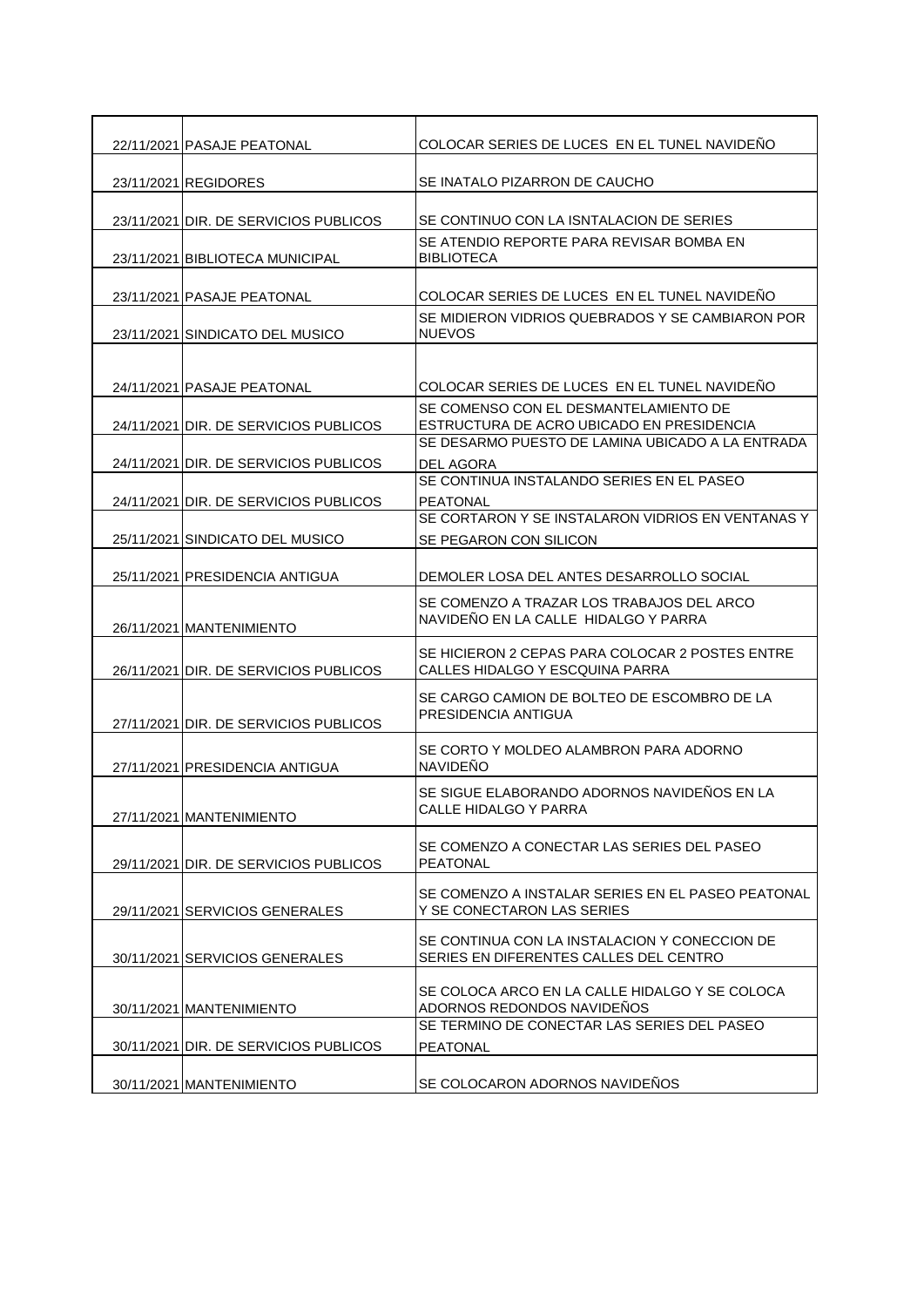| 30/11/2021 CONTROL DE COMBUSTIBLE | SE APOYO EN BAJAR BULTO DE RAFIA Y SE LLEVO A<br>CAMIONETA Y SE BAJO A RECURSOS MATERIALES |
|-----------------------------------|--------------------------------------------------------------------------------------------|
|                                   |                                                                                            |
|                                   |                                                                                            |
|                                   |                                                                                            |
|                                   |                                                                                            |
|                                   |                                                                                            |
|                                   |                                                                                            |
|                                   |                                                                                            |
|                                   |                                                                                            |
|                                   |                                                                                            |
|                                   |                                                                                            |
|                                   |                                                                                            |
|                                   |                                                                                            |
|                                   |                                                                                            |
|                                   |                                                                                            |
|                                   |                                                                                            |
|                                   |                                                                                            |
|                                   |                                                                                            |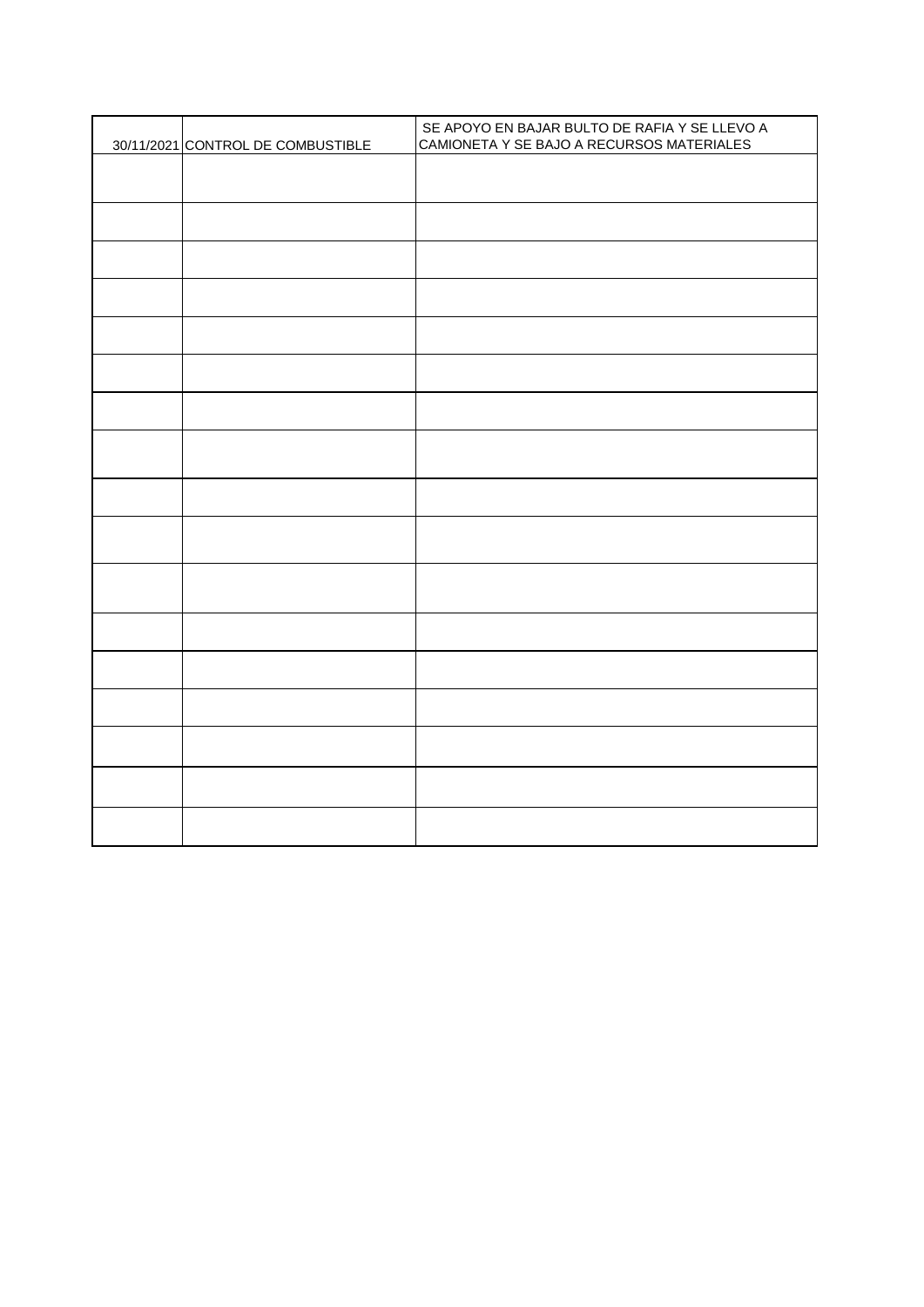

**4 TO. INFORME TRIMESTRAL**

## **MANTENIMIENTO Y SERVICIOS INTERNOS**

**MES DE DICIEMBRE DEL 2021**

 **H. AYUNTAMIENTO CONSTITUCIONAL DE FRESNILLO ZAC. 2021-2024**

| <b>FECHA</b> | <b>DEPARTAMENTO O AREA</b>     | <b>TRABAJO REALIZADO</b>                                                                                   |
|--------------|--------------------------------|------------------------------------------------------------------------------------------------------------|
|              |                                |                                                                                                            |
|              | 01/12/2021 RECURSOS HUMANOS    | SE MIDIO VIDRIO DE PUERTA                                                                                  |
|              | 01/12/2021 RECURSOS HUMANOS    | SE COLOCO MANIJA DE PUERTA                                                                                 |
|              | 01/12/2021 SERVICIOS GENERALES | SE INSTALARON PIÑATAS EN EL JARDIN OBELISCO DE POSTE A POSTE                                               |
|              | 01/12/2021 PRESIDENCIA ANTIGUA | SE QUITARON MONTENES Y SE SACO ESCOMBRO                                                                    |
|              | 02/12/2021 PRESIDENCIA ANTIGUA | SE QUITARON MONTENES Y SE SACO ESCOMBRO                                                                    |
|              | 02/12/2021 SERVICIOS GENERALES | SE CONTINUA INSTALANDO SERIES Y ADORNOS NAVIDEÑOS EN CALLE<br>MIGUEL HIDALGO                               |
|              | 03/12/2021 SERVICIOS GENERALES | SE INSTALARON SERIES Y ADORNOS EN 1 PRIVADA DE LA CALLE MIGUEL<br><b>HIDALGO</b>                           |
|              | 04/12/2021 SERVICIOS GENERALES | SE INSTALARON SERIES Y ADORNOS NAVIDEÑOS DE CALLE SUAVE<br>PATRIA, SE CABLEARON Y SE CONECTARON LAS SERIES |
|              | 06/12/2021 SERVICIOS GENERALES | SE CONECTARON SERIES QUE SE INSTALARON EN ARBOLES DE LA CALLE<br>MIHUEL HIDALGO                            |
|              | 06/12/2021 SERVICIOS GENERALES | SE CAMBIARON 2 LLAVEZ NARIZ EN PATIO CENTRAL DE PRESIDENCIA<br><b>NUEVA</b>                                |
|              | 07/12/2021 ALUMBRADO PUBLICO   | SE COLOCARON SERIES Y SE CONECTARON EN LA CALLE MIGUEL<br><b>HIDALGO</b>                                   |
|              | 08/12/2021 ALUMBRADO PUBLICO   | SE COLOCARON SERIES Y SE CONECTARON EN FRENTE DEL BANCO<br><b>BANCOMER</b>                                 |
|              | 08/12/2021 MANTENIMIENTO       | SE CHECO CORTO DE LUZ EN OFICINA DE LIMPIA, SECRETARIA DE<br><b>GOBIERNO Y CONTRALORIA</b>                 |
|              | 09/12/2021 ALUMBRADO PUBLICO   | SE COLOCARON SERIES Y SE CONECTARON EN EL MONUMENTO A LA<br><b>BANDERA</b>                                 |
|              | 10/12/2021 SERVICIOS GENERALES | SE FABRICARON Y SE SOLDARON CON VARILLAS 3 ARCOS Y SE PINTARON<br>CON PINTURA BLANCA                       |
|              | 10/12/2021 MANTENIMIENTO       | SE ABILITARON 3 ARCOS PARA LA AVENIDA HUICOT DE 315X 270                                                   |
|              | 11/12/2021 CALLE HUICOT        | FORRAR ARCOS DEL TUNEL EN PASAJE PEATONAL                                                                  |